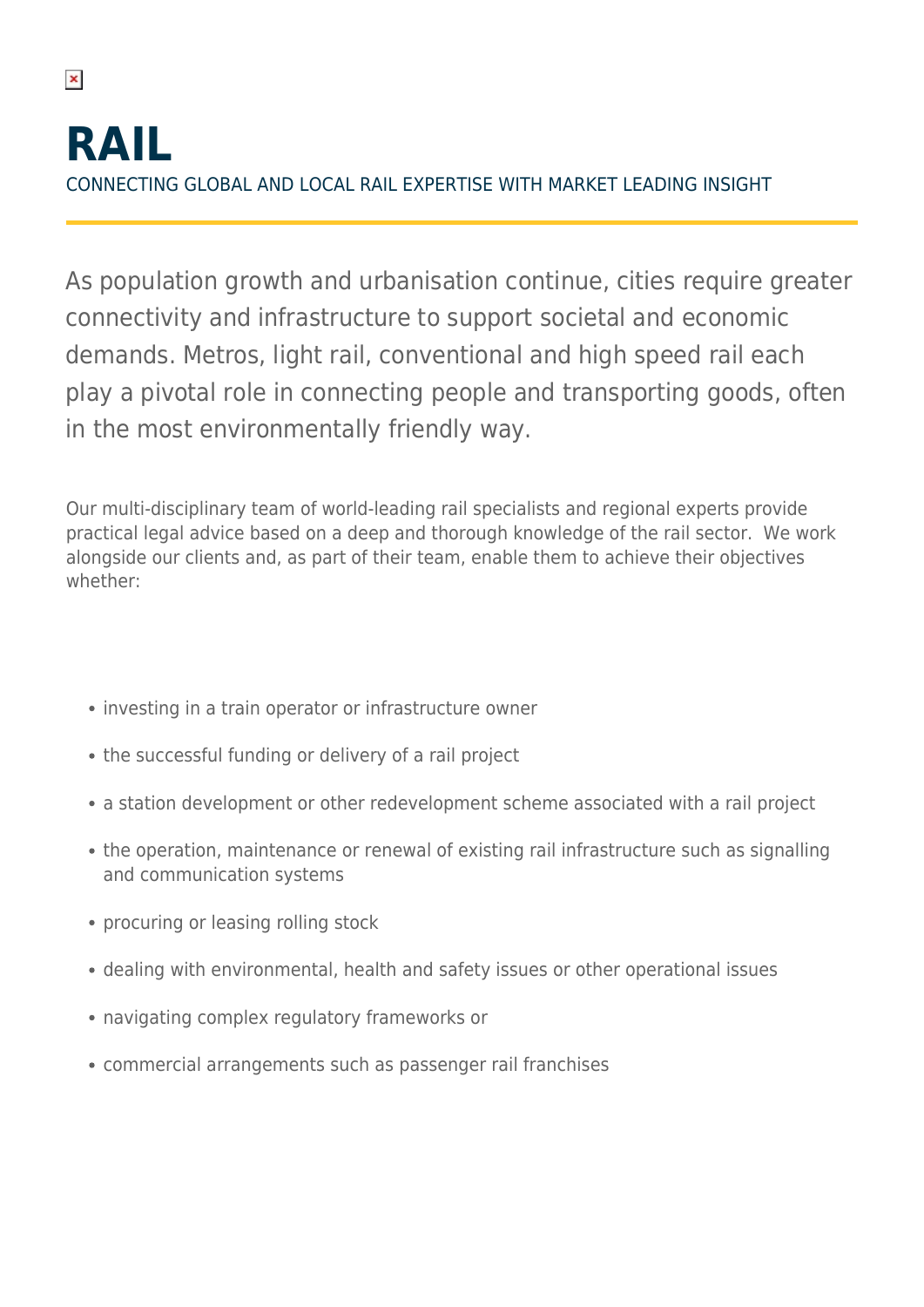Our understanding of the complexities and nuances of the rail sector means that we are ideally placed to advise clients if disputes arise. Our rail team includes dedicated rail disputes experts who understand the specific industry dispute resolution arrangements and who have leading expertise in all forms of dispute resolution including litigation, arbitration and adiudication.

By acting for clients on some of the world's largest rail projects, M&A transactions and commercial arrangements, we are at the forefront of legal and industry developments.

We advise project sponsors, train operating companies, governmental bodies and regulators, infrastructure funds and other investors in the rail sector, rolling stock leasing companies, infrastructure owners and developers and public and private sector funders. This experience gives us a unique insight and understanding that allows us to develop innovative solutions and meet our clients' objectives.

# **RECENT EXPERIENCE**

#### **HIGH SPEED 2 RAILWAY - THE MOST SIGNIFICANT RAILWAY PROJECT IN THE UK AND EUROPE**

Advising High Speed Two (HS2) on the procurement of the infrastructure, stations and rolling stock for phase 1 of the new HS2 railway

### **€800 MILLION EUROPEAN RAIL PROJECT ARBITRATION**

Advising a member of a consortium of international contractors in relation to an ICC arbitration against the employer in respect of the early termination of a €800 million construction contract for a high profile European rail project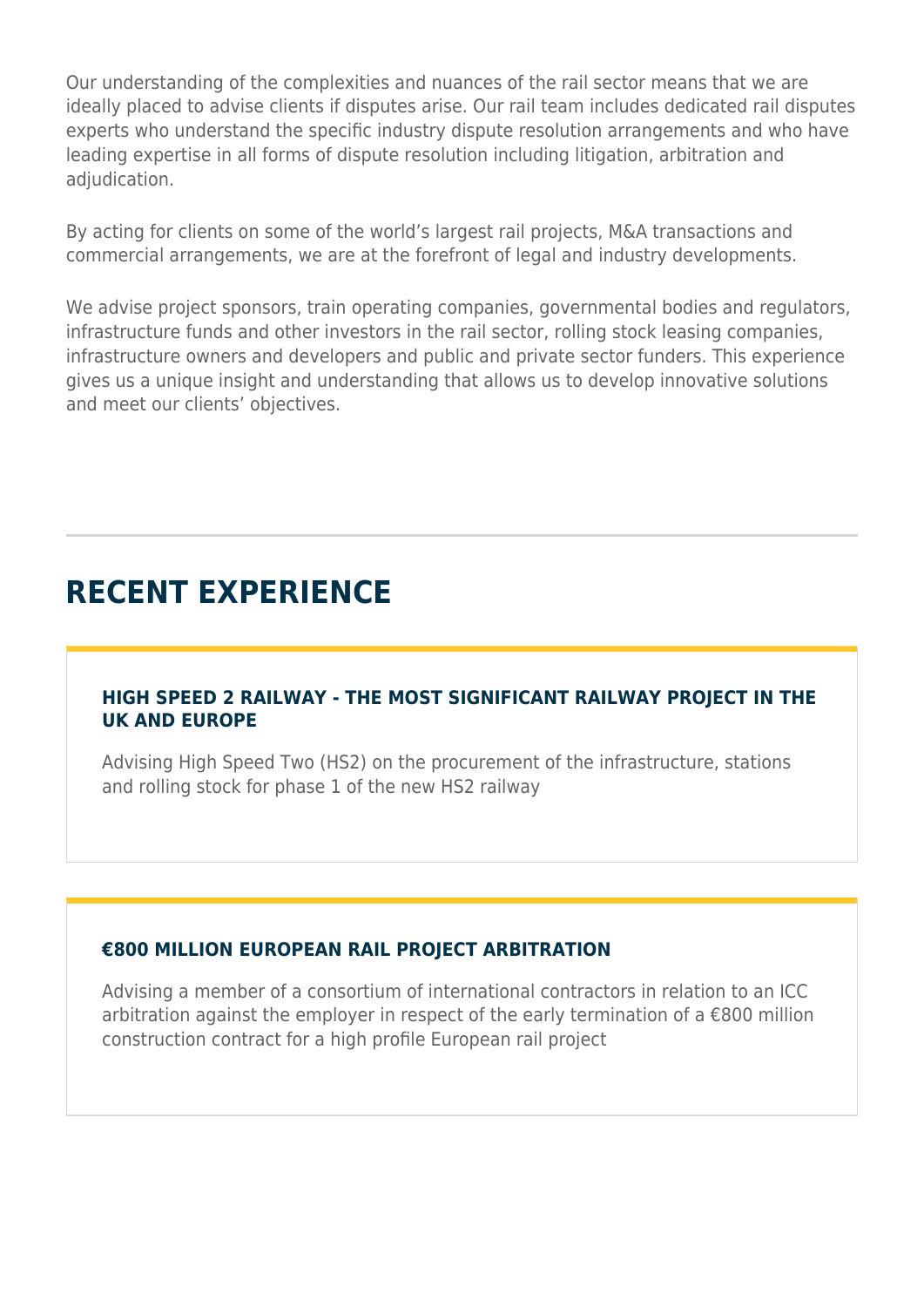#### **PROCUREMENT OF XTRAPOLIS TRAINS AND NEXT GENERATION TRAMS**

Advising the Victorian Department of Transport in Australia on the AUS\$1.48 billion investment to design, manufacture and maintain 100 next generation trams with associated stabling and maintenance yards and also the procurement of new Xtrapolis trains.

### **GAUTRAIN RAPID LIGHT RAIL PROJECT**

Advising Bombela on all legal aspects of its successful bid for the Gautrain Rapid Light Rail PPP - the first light rail PPP in Southern Africa.

### **HARAMAIN HIGH SPEED RAILWAY PROJECT**

Advising the Al Shoula consortium on all legal aspects of the construction and operation of the project linking the two holy cities of Makkah and Madinah in the Kingdom of Saudi Arabia, from the commencement of the bidding process through all the project's milestones

### **KAZAN HIGH SPEED RAIL PROJECT**

Advising a consortium of investors on the construction of a High Speed Rail Project between Moscow and Kazan (High Speed Rail Line 2 project)